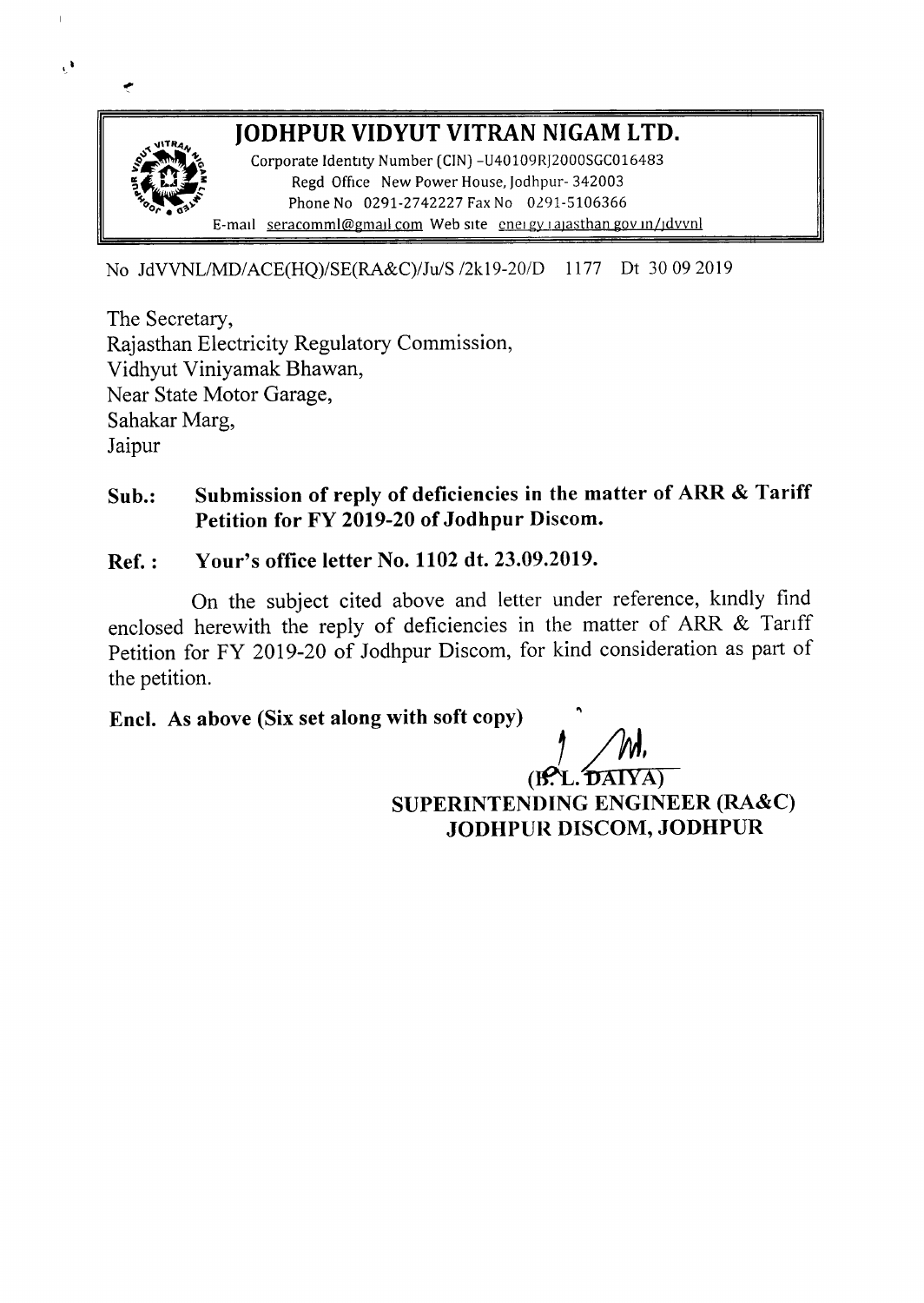## JODHPUR VIDHYUT VITRAN NIGAM LIMITED

# Replies to additional data gaps on ARR and Tariff Petition for FY 2019-20

The replies to additional data gaps provided by the Hon'ble Commission via letter no. RERC/Secy/Dir(Tech-I)F /D.1102 dated 23 09 2019 is as under

## Q1. In the petition, the petitioner has not filed the petition for determination of Additional Surcharge. Reasons for same may be explamed and necessary proposals be filed.

#### *Discom's Response:*

 $\mathcal{A}^{\star}$ 

The petitioner submits that the Discom has not filed for additional surcharge as it does not mtend to propose any change m the same The additIOnal surcharge was approved by the Hon'ble Commission in August 2016 of Rs 0 80/kWh The Petitioner does not envisage any change in the leviable additional surcharge The additional surcharge is levied on account of fixed charges paid by the Discoms to the generators towards capacity stranded due to consumers availing open access

For the computation of additional surcharge, the Hon'ble Commission's in its order in August 2016 had considered the stranded capacity of the Discoms vis-a-vis quantum of energy purchased by consumers through open access m FY 2015-16 and had computed the capacity of Discoms stranded due to open access It was well established that the Discoms had stranded capacity and availability of surplus power (in energy terms) in FY 2015-16

It is worthwhile to mention that since then, the total installed capacity of Discoms has mcreased by 21% between FY 2015-16 to FY 2018-19 Further, there has been srgmficant rise in installation of solar rooftops, movement of railways away from Discom, increase in energy saving devices, etc. leading to increase in stranded capacity of the Discoms Moreover, owing to moderate Increase in sales and reduction m losses, the energy purchase from such sources has increased only by 18% in these years This clearly mdicates that the stranded capacity over these years has increased For computation of capacity stranded due to open access, the Commission in its order had considered minimum of capacity stranded and quantum of energy procured through open access Therefore, it is essential to take cognizance of the fact that there has been a significant decline in consumers availing open access (~ by 80%) m the previous years

Considering the aforementioned facts, it is reasonable to assume that the stranded capacity has remained the same (if not increased) but capacity stranded due to open access has reduced by 80% The Commission had considered 2852 MU as quantum of energy stranded due to open access in its previous order If this quantum is reduced by  $80\%$ , ~570 MU would have been the quantum of energy stranded due to open access in FY 2018-19 Even if the weighted average fixed cost for stations is considered to be the same as in the

*d /,1.* SUPRINTEND.i.G Ei«GINEER (RA&C) JODHPUR DISCOM, JODHPUR

Page 1 of 3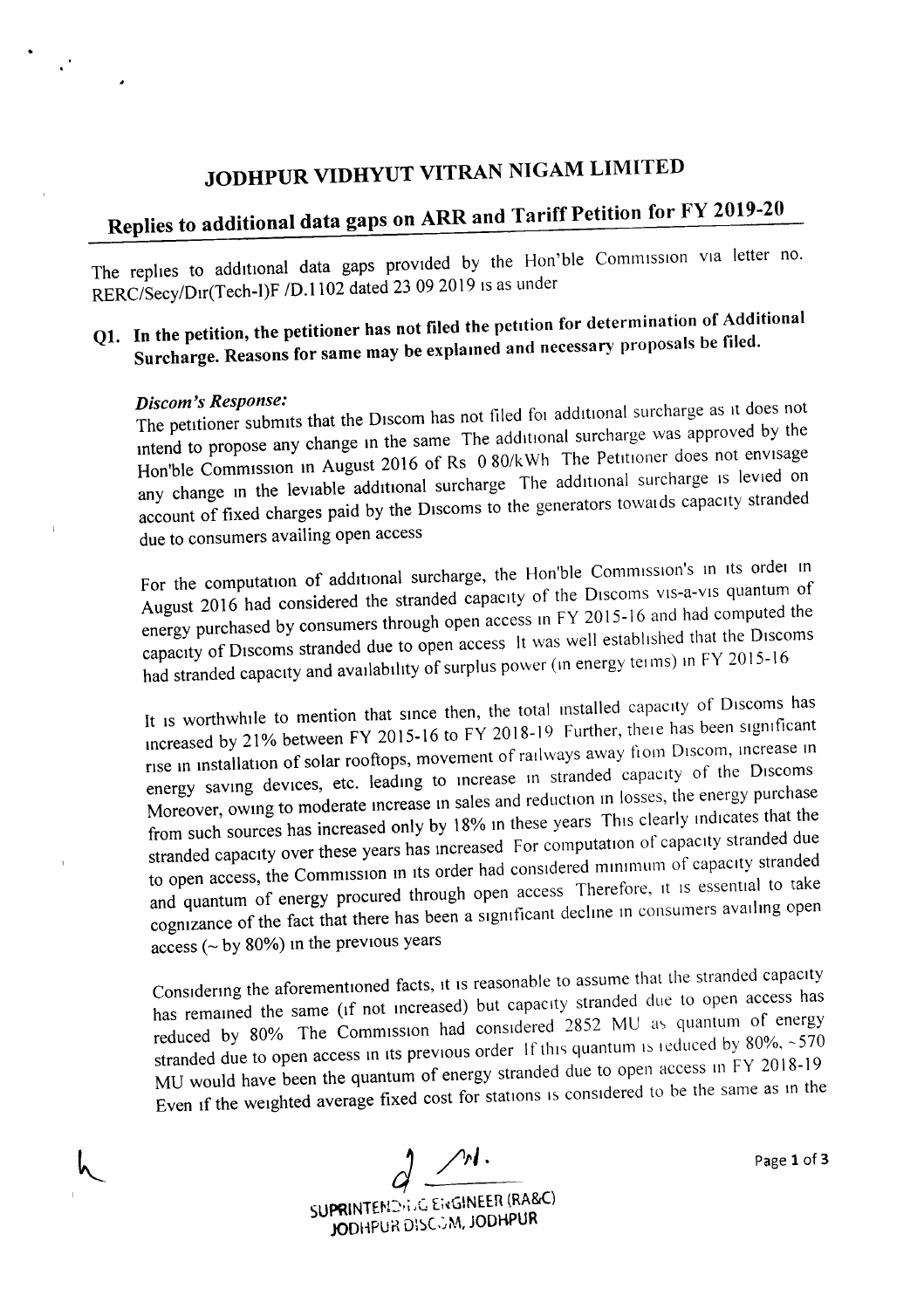order of the Commission, the recoverable addruonal surcharge would reduce by 80% i.e from Rs. 350.76 Cr. to ~Rs. 70 Cr. in FY 2018-19

However, this ~70 Cr. will need to be recovered from the quantum of energy procured through open access which itself has also reduced by 80% As a result, this 70 Cr will need to be recovered from 873 MU (80% of 4363 MU) of open access quantum keeping the effective additional surcharge at Rs. 0 80/kWh itself

It is worthwhile to mention that due to increase in installed capacity, the effective fixed charge has only mcreased which would ultimately lead to increase In additional surcharge However, considering the interests of the industries, the Discom has not proposed any revision m addrtional charges and requests the Hon'ble Commission to take a prudent view on the same

Q2. Discom has appointed Distribution Franchisee in its area of supply, the Discom may submit details of performance and saving achieved in terms of losses as well as financial terms after appointment of Distribution Franchisee.

#### *Discom's Response:*

 $\mathbf{1}$ 

 $\parallel$ 

The Discom has appointment distribution franchisees inBikaner City Circle area, the details of which is below

|                                              | Table 1: Details of DF appointed by Discom<br>DF Area DF (SPV) Parents | <b>The Figure</b>         |                           | <b>一、 是其</b> 为 的。 |
|----------------------------------------------|------------------------------------------------------------------------|---------------------------|---------------------------|-------------------|
| <b>B</b> <sub>1</sub> kanerC <sub>1</sub> ty | M/s BkESL                                                              | M/s CESC Limited, Kolkata | $16^{\text{th}}$ May 2017 |                   |
|                                              |                                                                        |                           |                           |                   |

The Discom has also been able to benefit on primarily the following parameters due to the appomtment of DF in the said areas

- Operational parameters hke billmg efficiency, collection efficiency and T&0 loss
- Capital expenditure to the tune of Rs 73 74 Cr have been incurred by DF in Bikaner City This has led to improvement in the network infrastructure in the arealeading to better quality of supply and at the same time, savings for Discom in terms of capital expenditure The details of capital expenditure by DF in provided as Annexure-1.

| Table 2: Capital Expenditure by DF<br>DF Area <b>Martin America Capital Batt</b> | TATE<br>$\prod_{i=1}^{n} \prod_{i=1}^{n} \mathcal{C}^{(i)}$ | <b>REALLY</b> |
|----------------------------------------------------------------------------------|-------------------------------------------------------------|---------------|
| <b>B</b> <sub>i</sub> kaner C <sub>ity</sub>                                     |                                                             |               |

*) /hI1*  $1,1,2,1,1$ 

Page 2 of 3

II

Η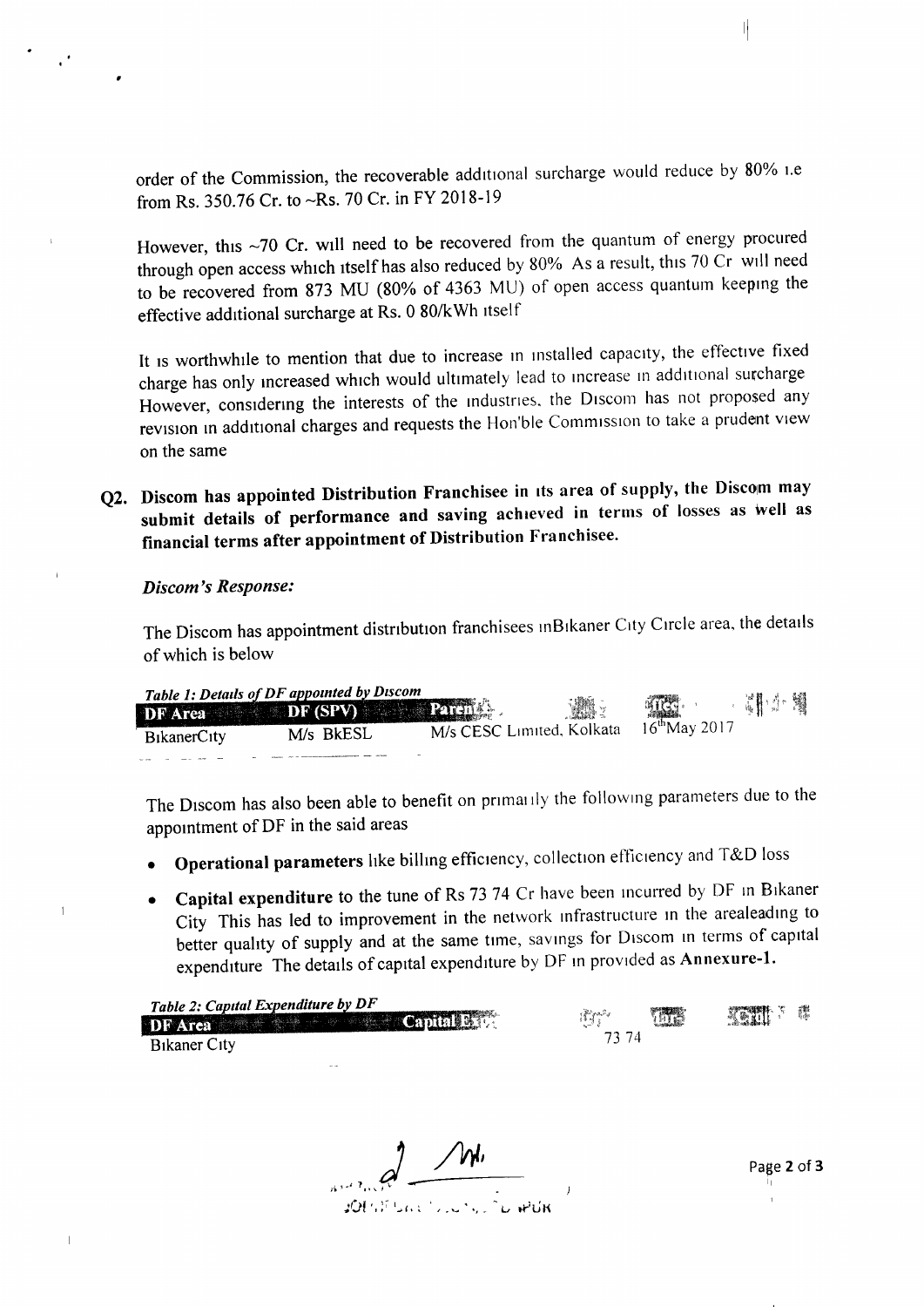Further, the Discom has benefitted on several fronts, the details of which are as below

 $\overline{\phantom{a}}$ 

 $\mathbf{r}$ 

 $\bar{1}$ 

| 3.6 MVA (increased from 476.6 MVA to 480.2                                                                                                                                |
|---------------------------------------------------------------------------------------------------------------------------------------------------------------------------|
| 0.18% (FY 2015-16) to 0.12% (FY 2018-19)                                                                                                                                  |
|                                                                                                                                                                           |
|                                                                                                                                                                           |
|                                                                                                                                                                           |
| $-0.02$<br>19.31% (FY 2015-16) to 18.13% (FY 2018-<br>16.73% YoY against previous year<br>12753 (w e.f. 16 May 2017 to Mar-19)<br>$\bullet$ 2017-18 592<br>• 2018-19 5 79 |

Further, a comparative analysis of benefits of DF has been provided in Annexure-2.

It is thus essential to recognize that the DF model IS beneficial to the Discoms and the consumers at large on account of improved operational efficiency and monetary savings

*r) /WI*

SUPRINTENDE IG ENGINEER (RA&C) JODHPUR DIS(OM. JODHPUR

II

파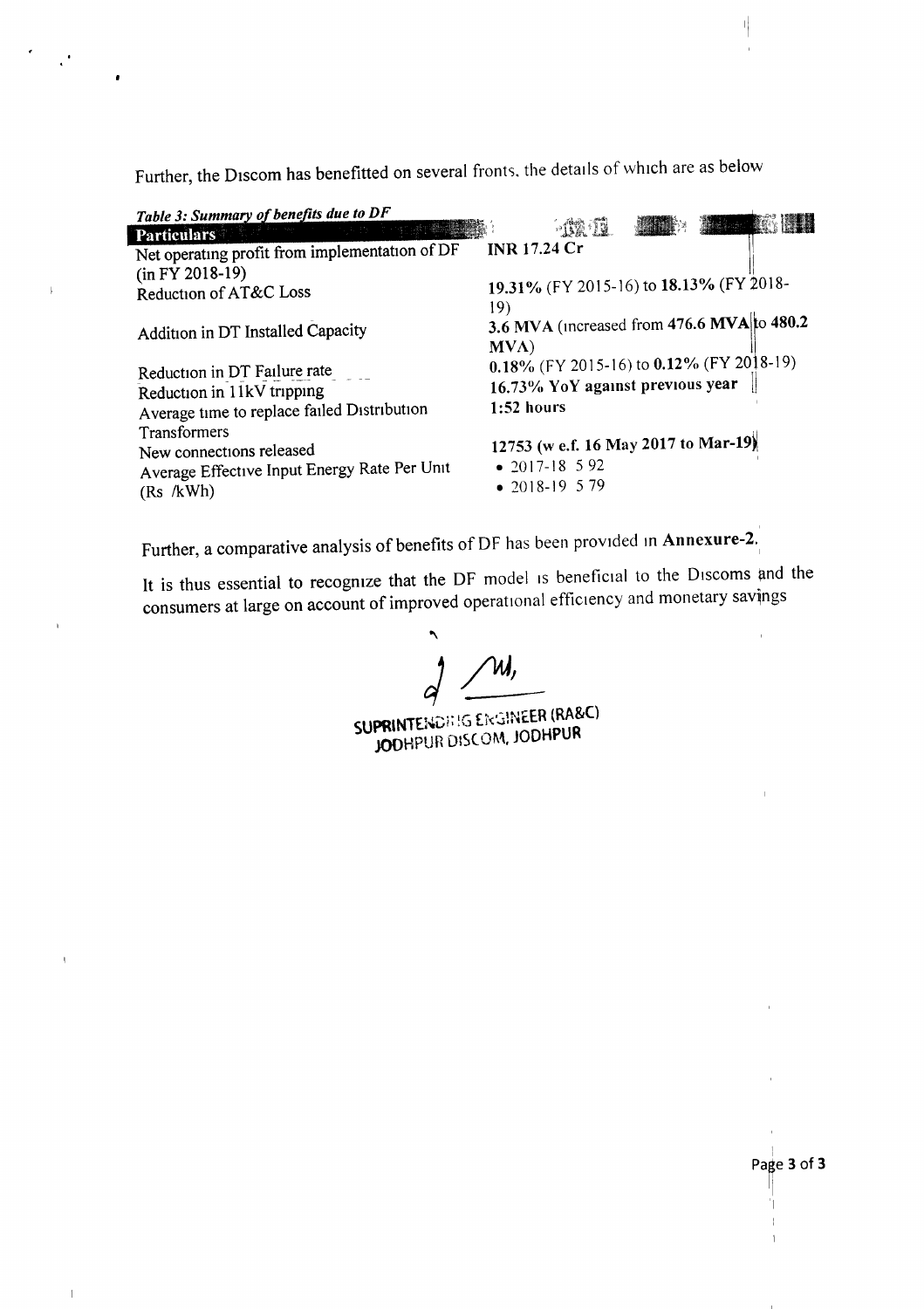#### Summary of Year Wise Capital Expenditure by BkESLw.e.f. 16 May 2017 to Mar 2019 **Year**  $\left\{\n \begin{array}{c}\n 1^{st} \text{Year (July 17 to June } 2^{nd} \text{ Year (July 18 to Dec } 1) \\
18\n \end{array}\n \right.\n \quad\n \left.\n \begin{array}{c}\n 1 \text{Year (July 18 to Dec } 1) \\
18\n \end{array}\n \right\}\n \quad\n \text{Total}\n \quad\n \left.\n \begin{array}{c}\n 1 \text{Year (July 18 to Dec } 1)\n \end{array}\n \right\}\n \quad\n \text{Total}\n \quad\n \left.\n \begin{array}{c}\n 1 \text{Year (July 19 to Mor } 1)\n \end{array}\n \right\}\n \$ 18) 18) S.No.  $\vert$  Item category  $\vert$  UOM  $\vert$  Quantity  $\vert$  Value (INR Cr.) Quantity Value (INR Quantity Value (INR Quantity Value (INR  $\begin{bmatrix}$   $\begin{bmatrix}$   $\begin{bmatrix} 0 & 1 \end{bmatrix}$   $\begin{bmatrix} 0 & 1 \end{bmatrix}$   $\begin{bmatrix} 0 & 1 \end{bmatrix}$   $\begin{bmatrix} 0 & 1 \end{bmatrix}$   $\begin{bmatrix} 0 & 1 \end{bmatrix}$   $\begin{bmatrix} 0 & 1 \end{bmatrix}$   $\begin{bmatrix} 0 & 1 \end{bmatrix}$   $\begin{bmatrix} 0 & 1 \end{bmatrix}$   $\begin{bmatrix} 0 & 1 \end{bmatrix}$   $\begin{bmatrix} 0 & 1 \end{bmatrix}$   $\begin$ 1 11& 33 KV HT Cable Meters 11723 145 9849 196 19644 203 41216 544 <sup>2</sup> LTCable Meters <sup>123029</sup> <sup>214</sup> <sup>477806</sup> <sup>793</sup> <sup>126740</sup> <sup>32</sup> <sup>727575</sup> <sup>13</sup> <sup>27</sup> 3 Meter Nos 12874 528 27153 481 32413 524 72440 1533 <sup>4</sup> !conductor Meters <sup>125274</sup> <sup>06</sup> <sup>206279</sup> <sup>18</sup> <sup>386349</sup> <sup>205</sup> <sup>717902</sup> <sup>445</sup> <sup>5</sup> 33/11 KVSub-station Nos <sup>0</sup> <sup>0</sup>  $0 \quad 0$ <sup>6</sup> PowerTransformer Nos <sup>2</sup> <sup>062</sup> <sup>4</sup> <sup>112</sup> <sup>6</sup> <sup>174</sup> <sup>7</sup> orsr Transformer Nos <sup>18</sup> <sup>036</sup> <sup>42</sup> <sup>084</sup> <sup>110</sup> <sup>136</sup> <sup>170</sup> <sup>256</sup> 8 Box (for Meter/DT/Street Nos 120 120 1207 185 544 038 2471 335 etc) <sup>9</sup> RingMain unit Nos - - - - 10 Miscellaneous Nos 1557 81 393 0 276 GrandTotal 28.01 27.54 18.19 73.74  $_-\models$   $\pm$ -  $27.54$ -\_ ~----- - =--c~ \_\_ <sup>C</sup> \_- - <sup>=</sup> -- - I-==-c:c ;::---- - - \_ -~--

## Details of Capital Expenditure by Bikaner City DF (M/s BkESL)

*) /1M.* SUPRINTENCING ENGINEER (RA&C)

JODHFUR DISCOM. JODHPUR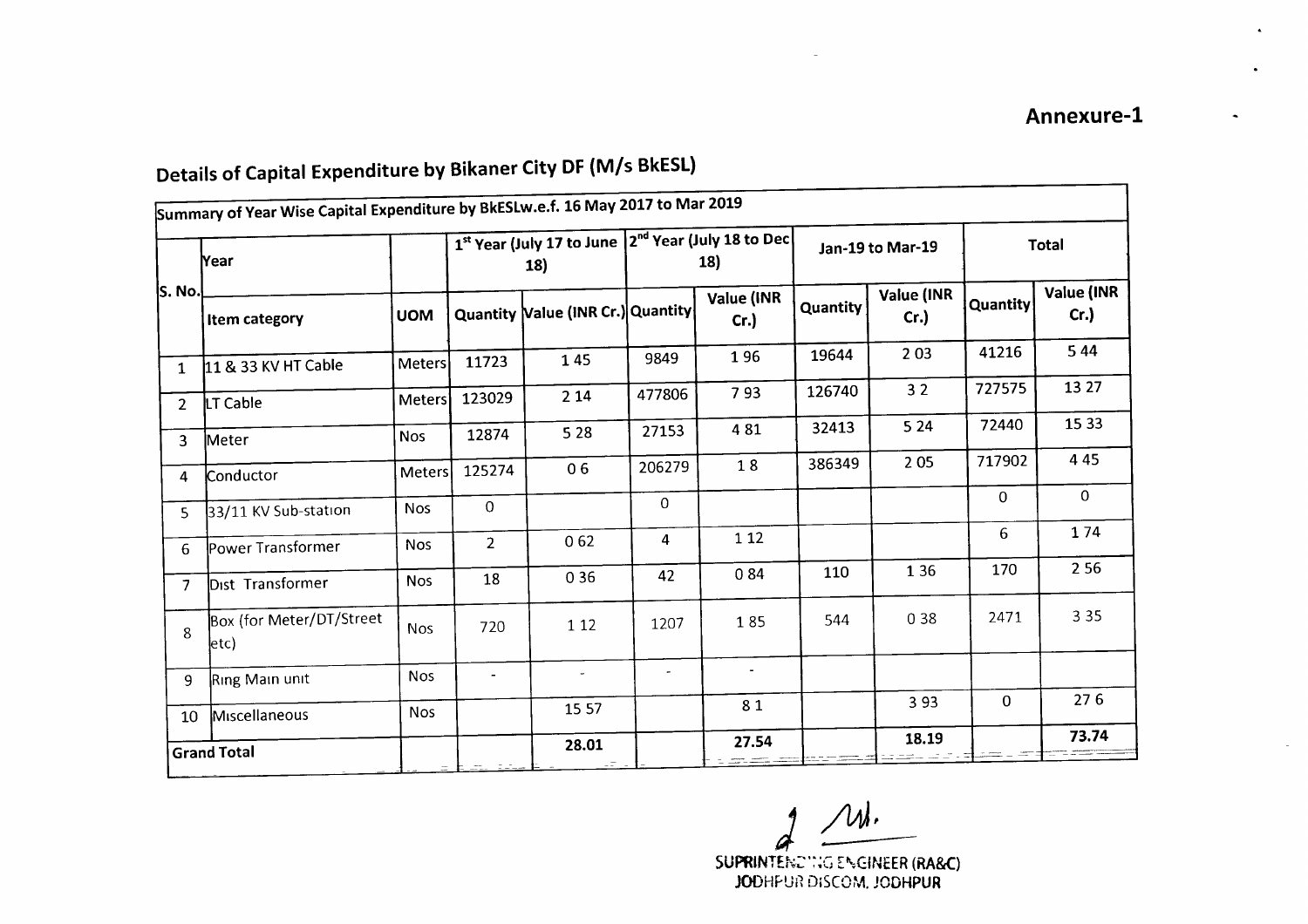Annexens-2

## Comparative Statement of Performance

| Case - 1: Commercial Operation if it were being carried out by JdVVNL in Bikaner City by its own |                           |               |                                  |                                  |       |
|--------------------------------------------------------------------------------------------------|---------------------------|---------------|----------------------------------|----------------------------------|-------|
| <b>Parameters</b>                                                                                |                           | <b>UOM</b>    | FY (17-18)<br>(May'17 to Mar'18) | FY (18-19)<br>(Apr'18 to Mar'19) | Total |
|                                                                                                  | А                         | MU.           | 684 91                           | 789 30                           |       |
| Energy Input                                                                                     | B                         | Х.            | 20 86%                           | 20.31%                           |       |
| [T&D Loss (as per BKN CC MIS 2016-17 = 16 %)                                                     |                           |               | 542 04                           | 628 99                           |       |
| <b>Energy Realised</b>                                                                           | $C = A \times (1-B)$      | <b>MU</b>     |                                  | 7.20                             |       |
| Avg Billing Rate (as per BKN CC- MIS 2016-17 = Rs 7 70)                                          | D                         | INR/Kwh       | 7.20                             |                                  |       |
| Collection Efficiency (est As per JdVVNL MIS)                                                    | Ε                         | Х.            | 100%                             | 100%                             |       |
|                                                                                                  | $F = C \times D \times E$ | INR Cr.       | 390 27                           | 452.88                           |       |
| Amount Collected                                                                                 | G.                        | INR/Kwh       | 4 3 6                            | 4 4 8                            |       |
| Power Purchase Cost                                                                              |                           | INR Cr        | 298 62                           | 353 61                           |       |
| Total Power Purchse Cost                                                                         | $H = G \times A$          |               |                                  |                                  |       |
| Opex Cost<br>(R&M Cost, A&G Cost & Employee Cost incl Terminal Benefits)                         |                           | INR Cr        | 44.41                            | 48 85                            |       |
| Interest on Working Capital @ 12%                                                                |                           | <b>INR Cr</b> | 5 97                             | 7 07                             |       |
| (Assuming two month receivable)                                                                  | $K = H + I + J$           | <b>INR Cr</b> | 349 01                           | 409 53                           |       |
| <b>Total Expenses</b>                                                                            |                           |               |                                  |                                  |       |
| Estimated Gain / (Loss) to JdVVNL from Bikaner City based on own                                 | $L = F - K$               | INR Cr.       | 41 26                            | 43.34                            | 84.60 |
| operations                                                                                       |                           |               |                                  |                                  |       |

## -2 Commercial Operation when it is carried out in Bikaner city by M/s BKESL (DF)

| $\frac{2}{3}$ Commercial Operation when it is carried $\frac{2}{3}$<br><b>Parameters</b> |                  | <b>UOM</b>    | FY (17-18)<br>(May'17 to Mar'18) | FY (18-19) <sup><math>\degree</math></sup><br>(Apr'18 to Mar'19) | Total  |
|------------------------------------------------------------------------------------------|------------------|---------------|----------------------------------|------------------------------------------------------------------|--------|
|                                                                                          | м                | <b>MU</b>     | 684 91                           | 789 30                                                           |        |
| Energy Input                                                                             | N                | <b>INR Cr</b> | 382 42                           | 428 66                                                           |        |
| Sale of Power to DF (JdVVNL Receivable)                                                  | 0                | INR/Kwh       | 4 3 6                            | 4 4 8                                                            |        |
| JVVNL Power Purchase Cost                                                                | $P = M \times Q$ | INR Cr        | 298 62                           | 353 61                                                           |        |
| Total JdVVNL Power Purchse Cost                                                          | $N - P$          | INR Cr        | 83 80                            | 75 05                                                            |        |
| Margin from Sale of Power at EHV to DF                                                   | 0                | <b>INR Cr</b> | 000                              | 000                                                              |        |
| Savings in Opex Cost                                                                     | R.               | INR Cr        | 2 9 9                            | 354                                                              |        |
| Savings - Interest on Working Capital                                                    |                  | INR Cr        | 2 9 9                            | 354                                                              |        |
| Total Expense Savings                                                                    | $S = P + Q + R$  |               | 86.79                            | 78 59                                                            | 165 38 |
| Actual Gain/(Loss) to JdVVNL from Bikaner DF Operations                                  | $T = N - S$      | <b>INR Cr</b> |                                  |                                                                  |        |
|                                                                                          | $U = T - L$      | <b>INR Cr</b> | 45.52                            | 35.25                                                            | 80 77  |
| Differential gain to JdVVNL from Bikaner DF Vs Own Operations                            |                  |               |                                  | $\mathbf{A}$ $\mathbf{A}$                                        |        |

'W,  $SUPRINQ$ JODHPUR D'S(OM, JODHPUR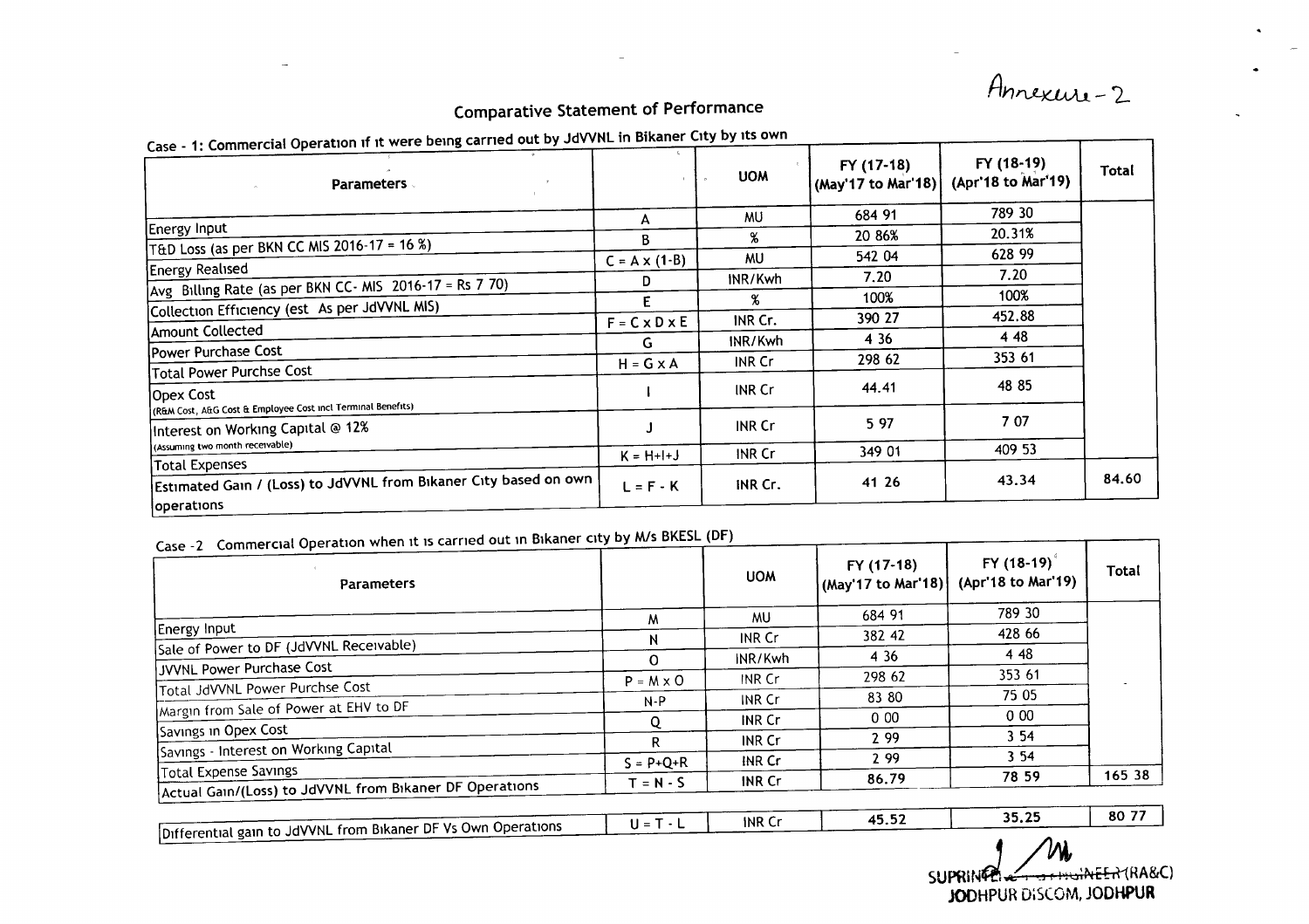## **FORM-l**

#### (Authorization-Reg. 17) **BEFORE THE RAJASTHAN ELECTRICITY REGULATORY COMMISSION-JAIPUR.**

**In the matter of: -** Reply of deficiencies in the matter of ARR & Tariff for the FY 2019-20 as per the Rajasthan Electncity Regulatory Commission, regulation 11(1) (Terms & condition for determination of tanff) Regulation, 2019.

#### **AND**

**In the matter of:** Managing Director, Jodhpur Vidhyut Vitran Nigam Limited, New Power House, Industrial Estate, Jodhpur.

#### **Affidavit verifying the application:**

I, B. L. Daiva 5/0 Sh. Prema Ram Daiva, Age 59 years residing at Plot No. 49,50, Mangal Vihar, Near RTO office, Paota C Road, Jodhpur do solemnly confirm and say as below:

- 1. I Superintending Engineer (RA&C) of Jodhpur Vidhyut Vitran Nigam Limited, Jodhpur, the applicant in the above matter, I am duly authorized by said applicant to make this affidavit on it behalf.
- 2. The statement made in para 1 to 2 of reply of additional datagaps are true to my knowledge.
- 3. I solemnly affirm this on 30th of September, <sup>2019</sup> that the contents of above affidavit are true to my knowledge and no part of it is false and no material has been concealed there from.

 $(B<sup>l</sup>$ L. Daiya)

**Superintending Engineer (RA&C)** Jodhpur Discom, Jodhpur &()  $\sim$ **JO**DHPUR D SEUM, JODHPUR

DENTIFIED IN **TTESTED**